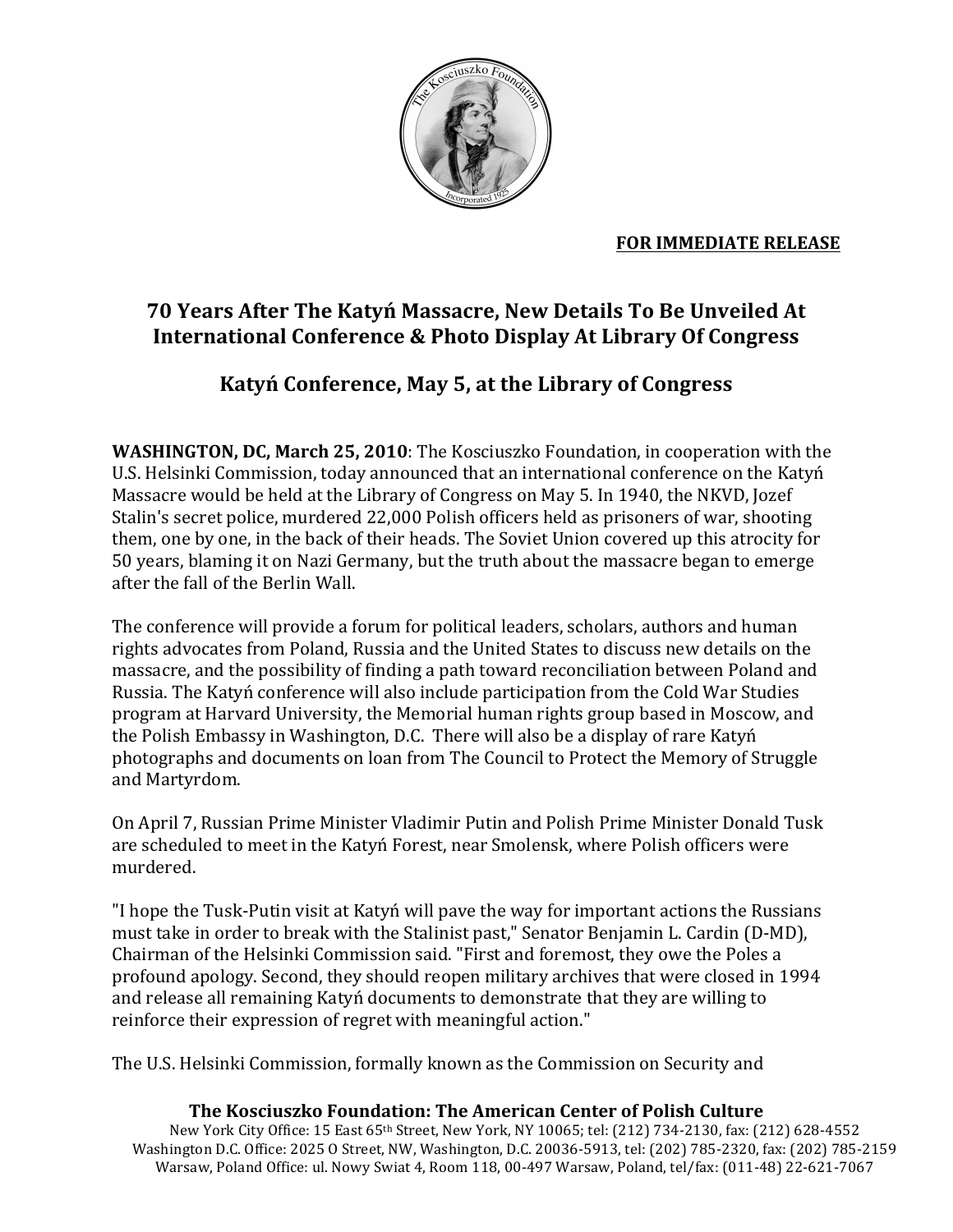

Cooperation in Europe, is an independent U.S. Government agency created in 1976 to monitor and encourage compliance with the Helsinki Final Act and other OSCE commitments. Sen. Cardin will give one of the main addresses at the conference. Other speakers include Dr. Zbigniew Brzezinski, National Security Advisor to President Carter; House Majority Leader Steny Hoyer, Librarian of Congress James Billington; U.S. Ambassador to Poland during the Bush Administration, Victor Ashe; and Polish Ambassador in Washington D.C., Robert Kupiecki.

Dr. Brzezinski said, "When visiting the site of the Katyń mass murders in late 1988, a visit facilitated by the Gorbachev government, I said publicly - and my comments were reproduced on the Soviet national television - that 'I am here to honor the Polish officers murdered by Stalin and the NKVD in 1940 - and public recognition of this fact is the point of departure for Polish-Russian reconciliation for millions of Russians were also victims of Stalin's terror.' The fact that my comments were disseminated publicly was a signal to me that the Soviet government would soon be acknowledging who was truly responsible for these mass murders. The same spirit should guide the memorials held seventy years later."

Former Ambassador Ashe said, "The Katyń Forest rings in history. Hidden and denied too long, the truth is emerging and it must come out."

The May 5 event will be held in Coolidge Auditorium at the Jefferson Building of the Library. The display of Katyń photographs drew widespread praise at its debut in Budapest, and it will be on display at the European Parliament in April. Much of the content has never been seen before in the United States; and following the conference the exhibition will tour several American and European cities in conjunction with the crime's 70th anniversary.

The Katyń massacre caused the greatest diplomatic crisis of World War II. The Wehrmacht discovered the bodies of the Polish officers in a scenic glade overlooking the Dnieper River in early 1943. At the time, the Germans were reeling from their staggering defeat at Stalingrad. They exploited the discovery of the mass graves at Katyń to split the Western Alliance at a pivotal moment in the war. Poland and the Soviet Union were then allied with the U.S. and Great Britain against Germany, but because the Poles demanded a neutral investigation of the crime by the International Red Cross, Stalin broke off relations with the Polish Government in Exile and later installed a Communist puppet regime in Warsaw.

The massacre was symbolic of a broad policy Stalin initiated to liquidate the Polish intelligentsia soon after he and Hitler overran the country in 1939. Nearly 22,000 officers captured by the Soviets were murdered the following spring (for the Katyń victims

#### **The Kosciuszko Foundation: The American Center of Polish Culture**

New York City Office: 15 East 65th Street, New York, NY 10065; tel: (212) 734-2130, fax: (212) 628-4552 Washington D.C. Office: 2025 O Street, NW, Washington, D.C. 20036-5913, tel: (202) 785-2320, fax: (202) 785-2159 Warsaw, Poland Office: ul. Nowy Swiat 4, Room 118, 00-497 Warsaw, Poland, tel/fax: (011-48) 22-621-7067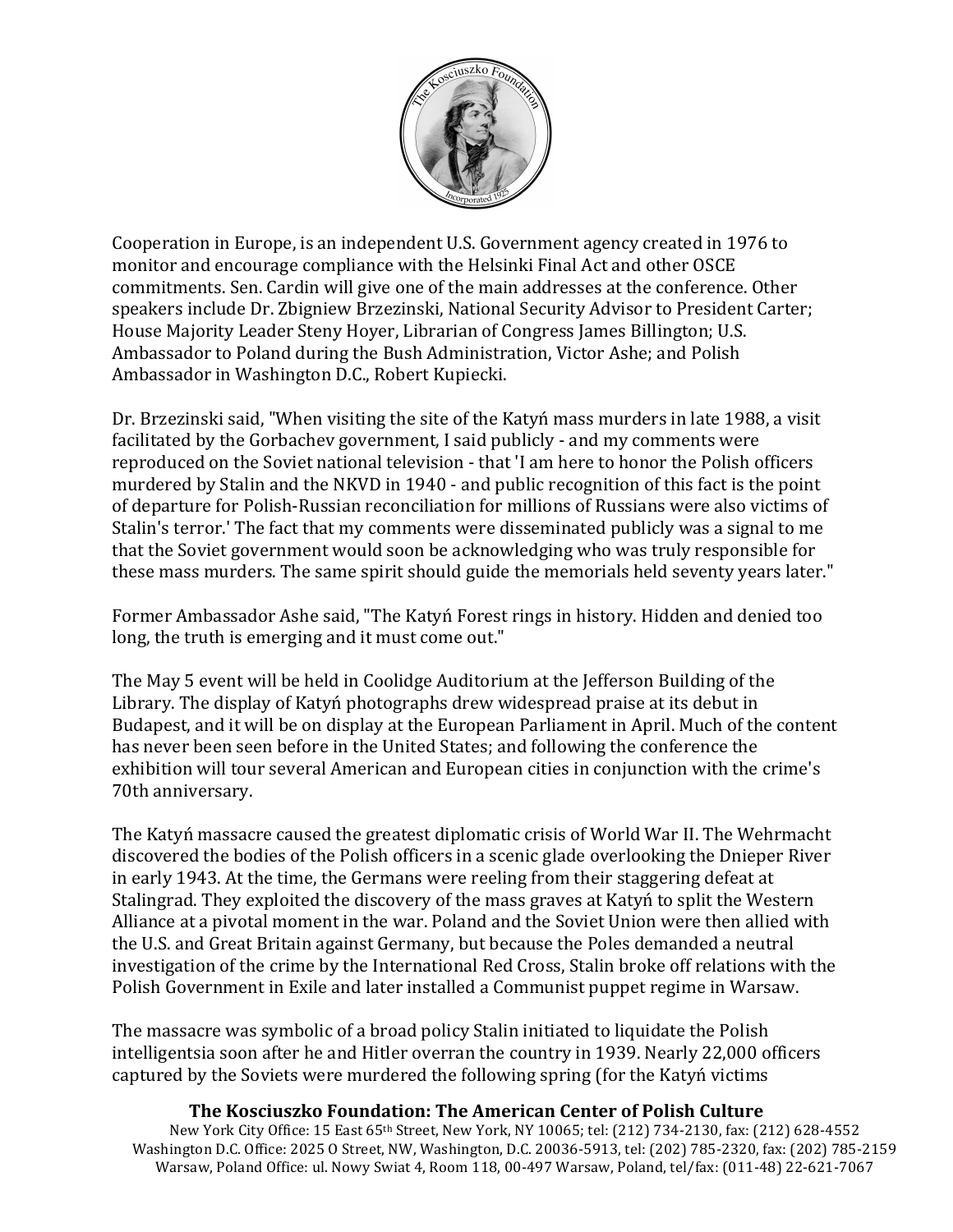

between April 3 and May 13, 1940). Stalin deported hundreds of thousands of Poles to Siberia where large numbers died due to forced labor, starvation and neglect. Gradually the litany of horrors Stalin visited on the Poles - and other subject peoples - fused into the oneword symbol of Katyń.

Kosciuszko Foundation President Alex Storozynski said, "These murders were a horror and the revisionist history and Katyń denial by the Soviets poured salt on the wounds of all Poles. In addition to the massacre, every Pole had a family member sent to gulags in Siberia. It's time for the truth to be told. Today, Poland has emerged as Europe's economic and democratic success story. Even during this worldwide financial crisis, Poland's economy continued to grow and Poles are focused on their future. Moscow can hit the reset button with Warsaw, but it must release the Katyń archives and treat Poland like a neighbor, rather than a satellite country."

Two prominent Russian historians - Alexander Guryanov, an expert on the Katyń massacre, and Dr. Natalia Lebedeva of the Russian Academy of Sciences - will also serve as panelists at the conference. Other panelists will include Dr. Mark Kramer of the Cold War Studies Program and Davis Center at Harvard; Allen Paul, author of Katyń: Stalin's Massacre and the Triumph of Truth; and Dr. Michael Szporer of the Victims of Communism Memorial Foundation and the University of Maryland University College.

The event will conclude with a reception for members of Congress, the Washington diplomatic community, leaders of the Russian and Polish communities in the U.S., representatives of Washington policy-development organizations and the news media. The International Katyń Conference at the Library of Congress is open to the public, but seating is limited, and will be on a first come, first served basis. The Congressional Reception following the conference at  $5:30$  p.m. is by invitation only.

#### FOR MEDIA INQUIRIES, CONTACT:

Alex Storozynski, The Kosciuszko Foundation: (212) 734 2130, alex@thekf.org SEN. BENJAMIN CARDIN Or, U.S. Helsinki Commission Neil Simon Communications Director (202) 225-1901, neil.simon@mail.house.gov

###

Founded in 1925, the Kosciuszko Foundation promotes closer ties between Poland and the United States through educational, scientific and cultural exchanges. It awards up to  $$1$ million annually in fellowships and grants to graduate students, scholars, scientists,

#### **The Kosciuszko Foundation: The American Center of Polish Culture**

New York City Office: 15 East 65<sup>th</sup> Street, New York, NY 10065; tel: (212) 734-2130, fax: (212) 628-4552 Washington D.C. Office: 2025 O Street, NW, Washington, D.C. 20036-5913, tel: (202) 785-2320, fax: (202) 785-2159 Warsaw, Poland Office: ul. Nowy Swiat 4, Room 118, 00-497 Warsaw, Poland, tel/fax: (011-48) 22-621-7067